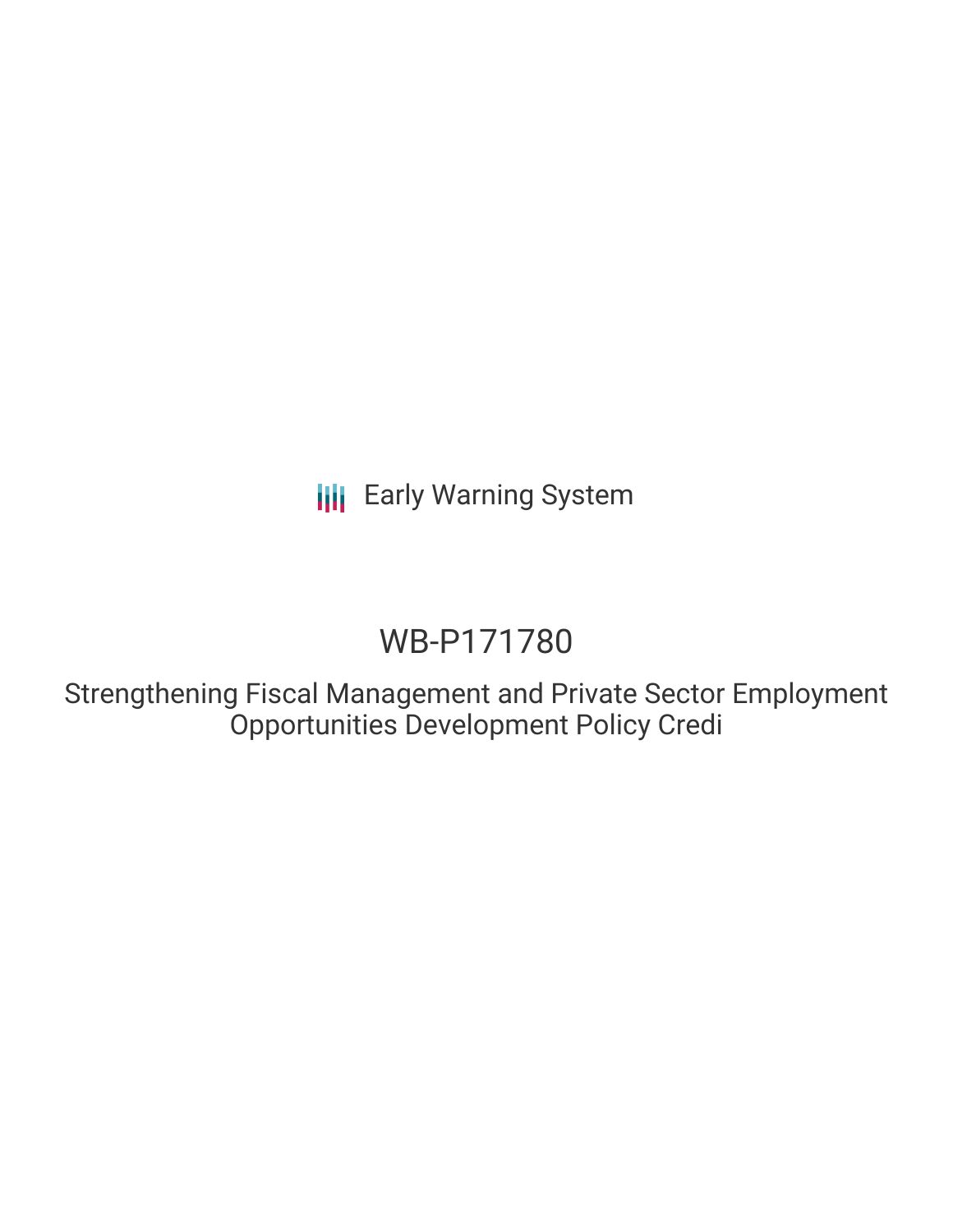



Strengthening Fiscal Management and Private Sector Employment Opportunities Development Policy Credi

### **Quick Facts**

| <b>Countries</b>               | Bhutan               |
|--------------------------------|----------------------|
| <b>Financial Institutions</b>  | World Bank (WB)      |
| <b>Status</b>                  | Proposed             |
| <b>Bank Risk Rating</b>        | U                    |
| <b>Voting Date</b>             | 2020-03-30           |
| <b>Borrower</b>                | Government of Bhutan |
| <b>Sectors</b>                 | Law and Government   |
| <b>Investment Type(s)</b>      | Loan                 |
| <b>Investment Amount (USD)</b> | $$30.00$ million     |
| <b>Project Cost (USD)</b>      | \$30.00 million      |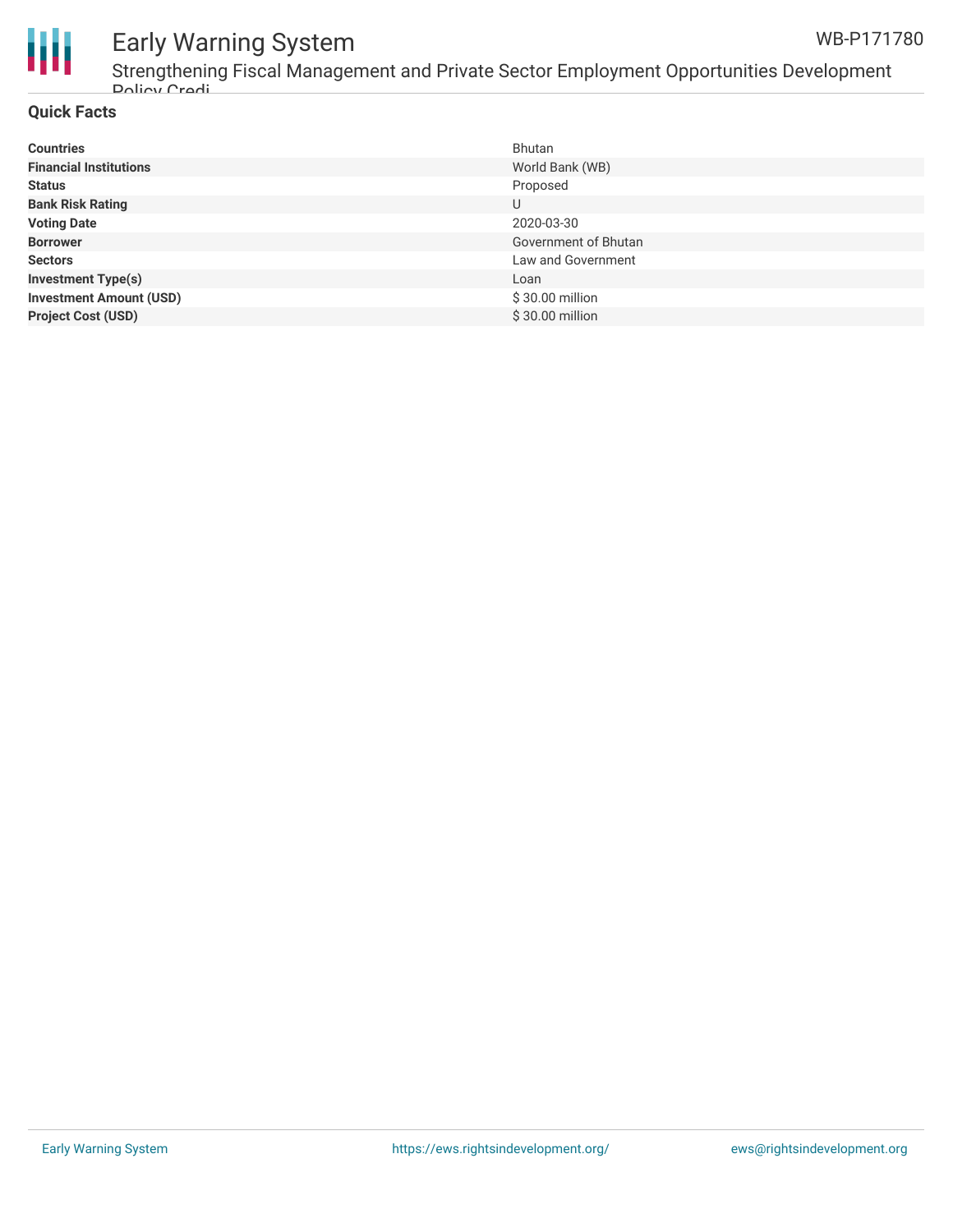

#### Early Warning System Strengthening Fiscal Management and Private Sector Employment Opportunities Development Policy Credi WB-P171780

### **Project Description**

According to the bank document, The proposed project will support "policy measures that aim at improving fiscal management and enhancing employment opportunities in the private sector. Results intended to improve fiscal management aim at (i)improvements to domestic resource mobilizationthrough the introduction of a GST and (ii) reducing the procyclicality of fiscal policy and improving the efficiency with which budgets are executed through the adoption of fiscal stabilization measures and public financial management reforms. To improve private sector employment opportunities, this DPC aims at three key results. First, the operations aims to enhance access to finance and capitalfor firms through Foreign Direct Investment (FDI) reforms and improved payment system supervision. Second, the operation will improve human capital formationthrough reforms to the education and health system. Finally, the policy measures supported by this operation will enhance environmental sustainabilityand gender inclusiveness."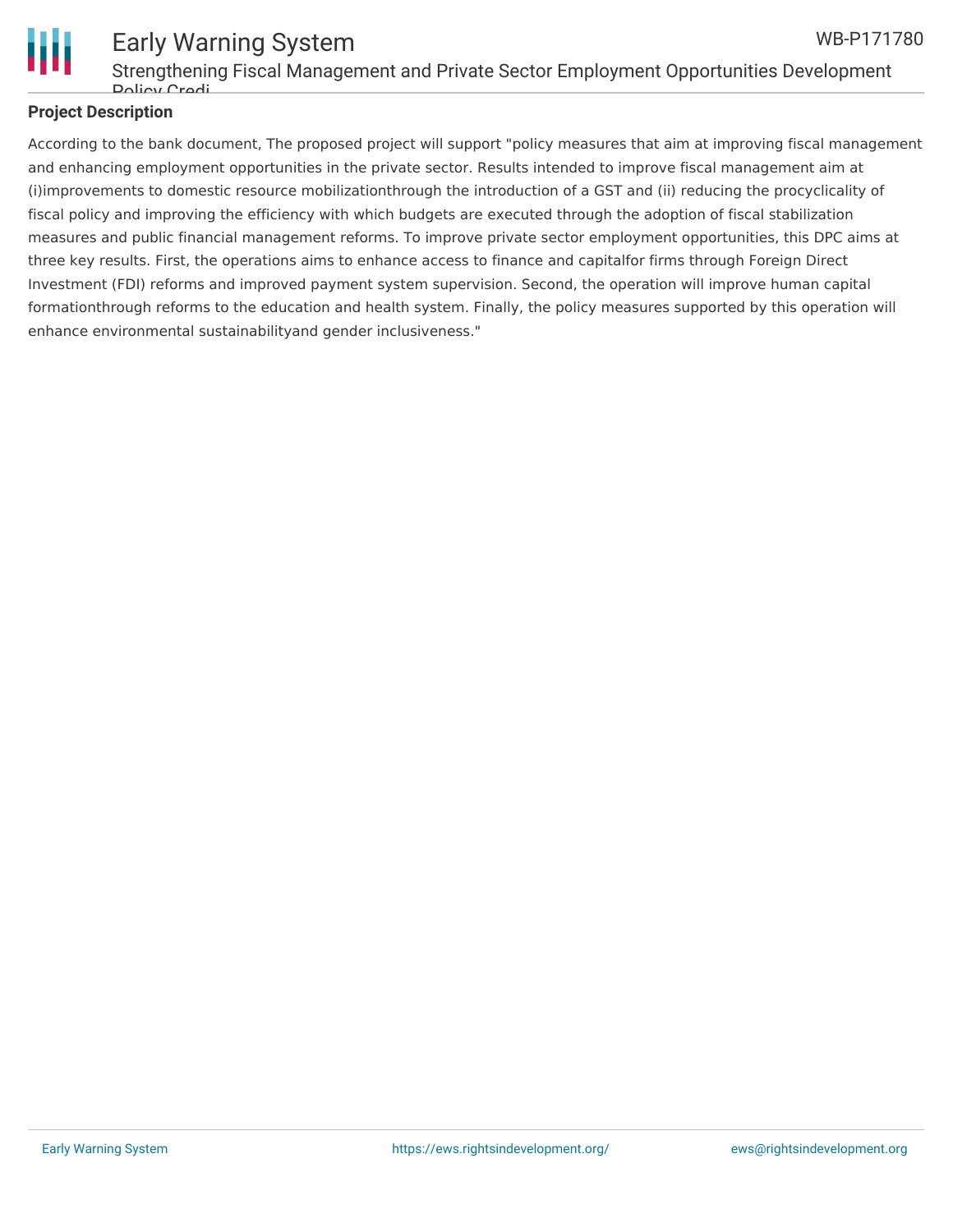

### **Investment Description**

World Bank (WB)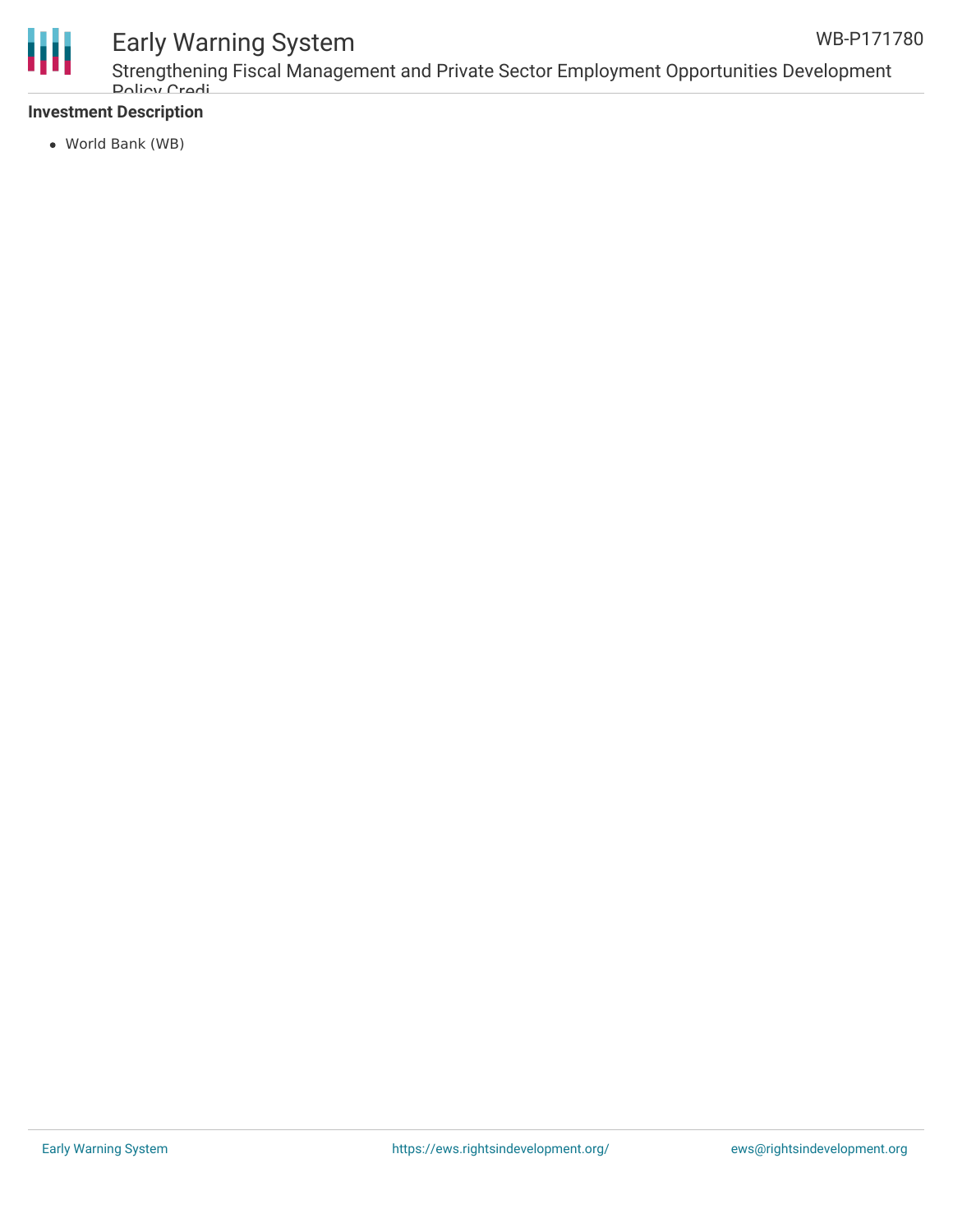

Strengthening Fiscal Management and Private Sector Employment Opportunities Development Policy Credi

### **Contact Information**

World Bank Florian Michael Blum, Yoichiro Ishihara, Economist

Implementing Agencies Ministry of Finance Dasho Nim Dorji Finance Secretary ndorji@mof.gov.bt

#### **ACCOUNTABILITY MECHANISM OF WORLD BANK**

The World Bank Inspection Panel is the independent complaint mechanism and fact-finding body for people who believe they are likely to be, or have been, adversely affected by a World Bank-financed project. If you submit a complaint to the Inspection Panel, they may investigate to assess whether the World Bank is following its own policies and procedures for preventing harm to people or the environment. You can contact the Inspection Panel or submit a complaint by emailing ipanel@worldbank.org. You can learn more about the Inspection Panel and how to file a complaint at: <http://ewebapps.worldbank.org/apps/ip/Pages/Home.aspx> .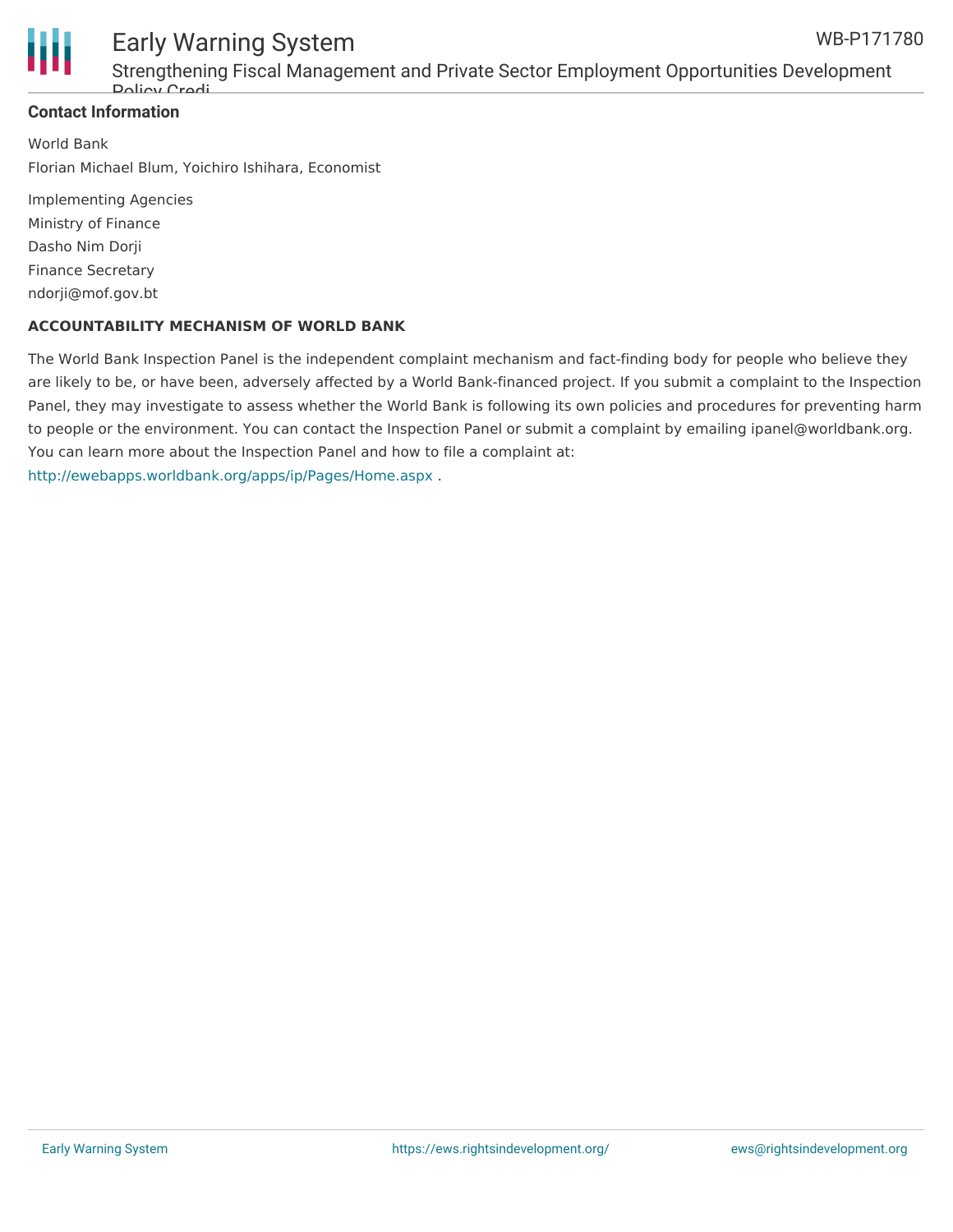

Strengthening Fiscal Management and Private Sector Employment Opportunities Development Policy Credi

#### **Bank Documents**

• Concept Program Information Document (PID) - [Strengthening](https://ewsdata.rightsindevelopment.org/files/documents/80/WB-P171780.pdf) Fiscal Management and Private Sector Empl [Original Source]